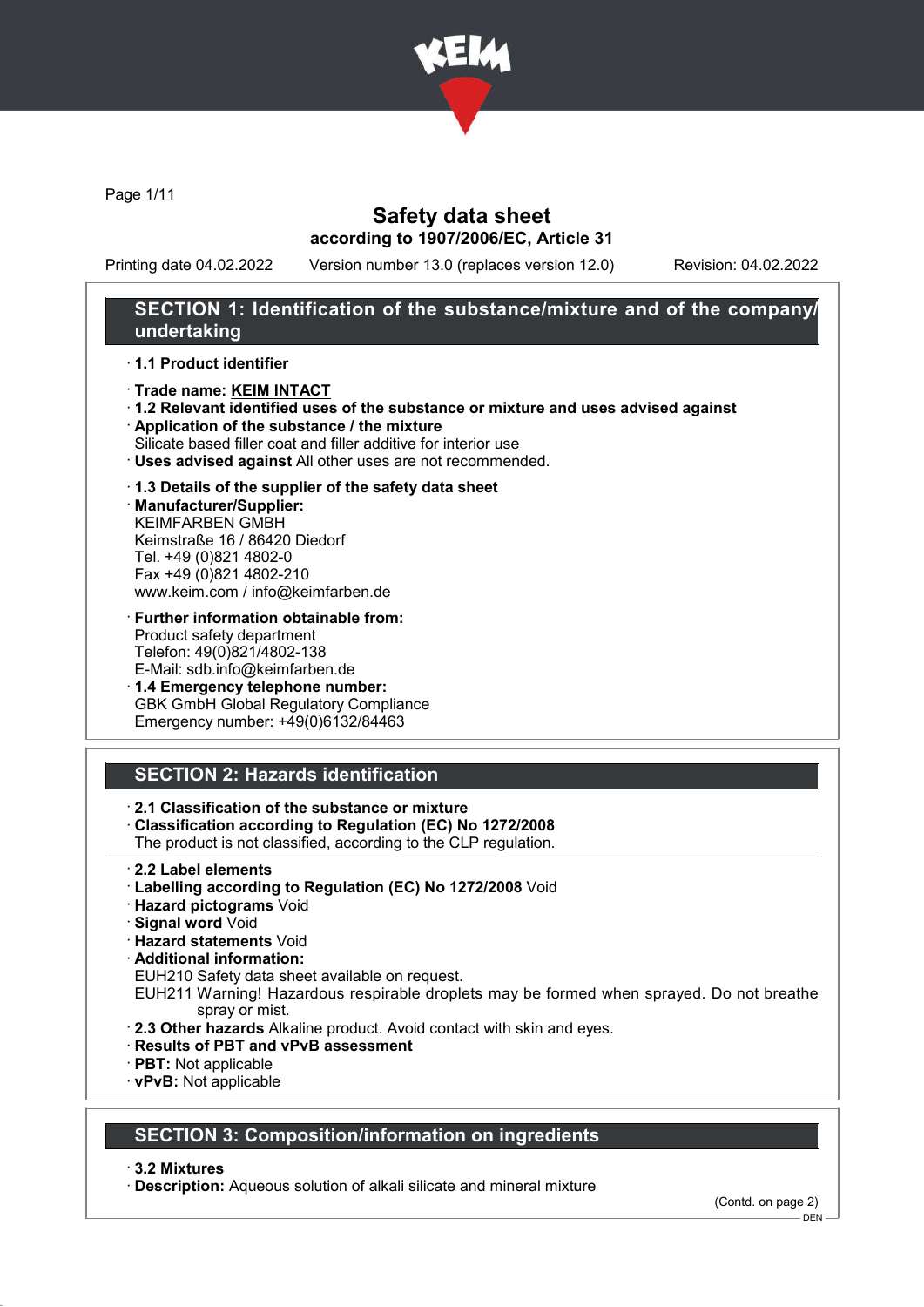

Page 2/11

# Safety data sheet according to 1907/2006/EC, Article 31

Printing date 04.02.2022 Version number 13.0 (replaces version 12.0) Revision: 04.02.2022

#### Trade name: KEIM INTACT

| CAS: 1312-76-1<br>EINECS: 215-199-1<br>Reg.nr.: 01-2119456888-17-<br><b>XXXX</b>                                | Silicic acid, potassium salt<br>Skin Irrit. 2, H315; Eye Irrit. 2, H319; STOT SE 3,<br>H335<br>Specific concentration limits:<br>Skin Irrit. 2; H315: $C \ge 40 \%$<br>Eye Irrit. 2; H319: $C \ge 40$ %<br>STOT SE 3; H335: $C \ge 40$ % | $2.5 - 10\%$ |
|-----------------------------------------------------------------------------------------------------------------|------------------------------------------------------------------------------------------------------------------------------------------------------------------------------------------------------------------------------------------|--------------|
| CAS: 13463-67-7<br>EINECS: 236-675-5<br>Index number: 022-006-00-2<br>Reg.nr.: 01-2119486799-10-<br><b>XXXX</b> | titanium dioxide [in powder form containing 1 % or more 2.5-10%<br>of particles with aerodynamic diameter $\leq 10 \mu m$ ]<br><b>◆ Carc. 2, H351</b>                                                                                    |              |

· Additional information: For the wording of the listed hazard phrases refer to section 16.

## SECTION 4: First aid measures

- · 4.1 Description of first aid measures
- · General information:
- No special measures required.
- When seeing the doctor we suggest to present this safety data sheet.
- · After inhalation: Supply fresh air; consult doctor in case of complaints.
- After skin contact:
- Immediately wash with water and soap and rinse thoroughly.
- Do not use solvents or thinners.
- If skin irritation continues, consult a doctor.
- · After eye contact: Rinse opened eye for several minutes under running water. Then consult a doctor.
- · After swallowing:

Rinse mouth and throat well with water.

Do not induce vomiting; call for medical help immediately.

- · 4.2 Most important symptoms and effects, both acute and delayed No further relevant information available.
- · 4.3 Indication of any immediate medical attention and special treatment needed No further relevant information available.

## SECTION 5: Firefighting measures

- · 5.1 Extinguishing media
- · Suitable extinguishing agents: Product itself does not burn. Co-ordinate fire-fighting measures to the fire surroundings.
- · 5.2 Special hazards arising from the substance or mixture In case of fire, the following can be released: carbon oxide (COx) silicon dioxid (SiO2)

(Contd. on page 3)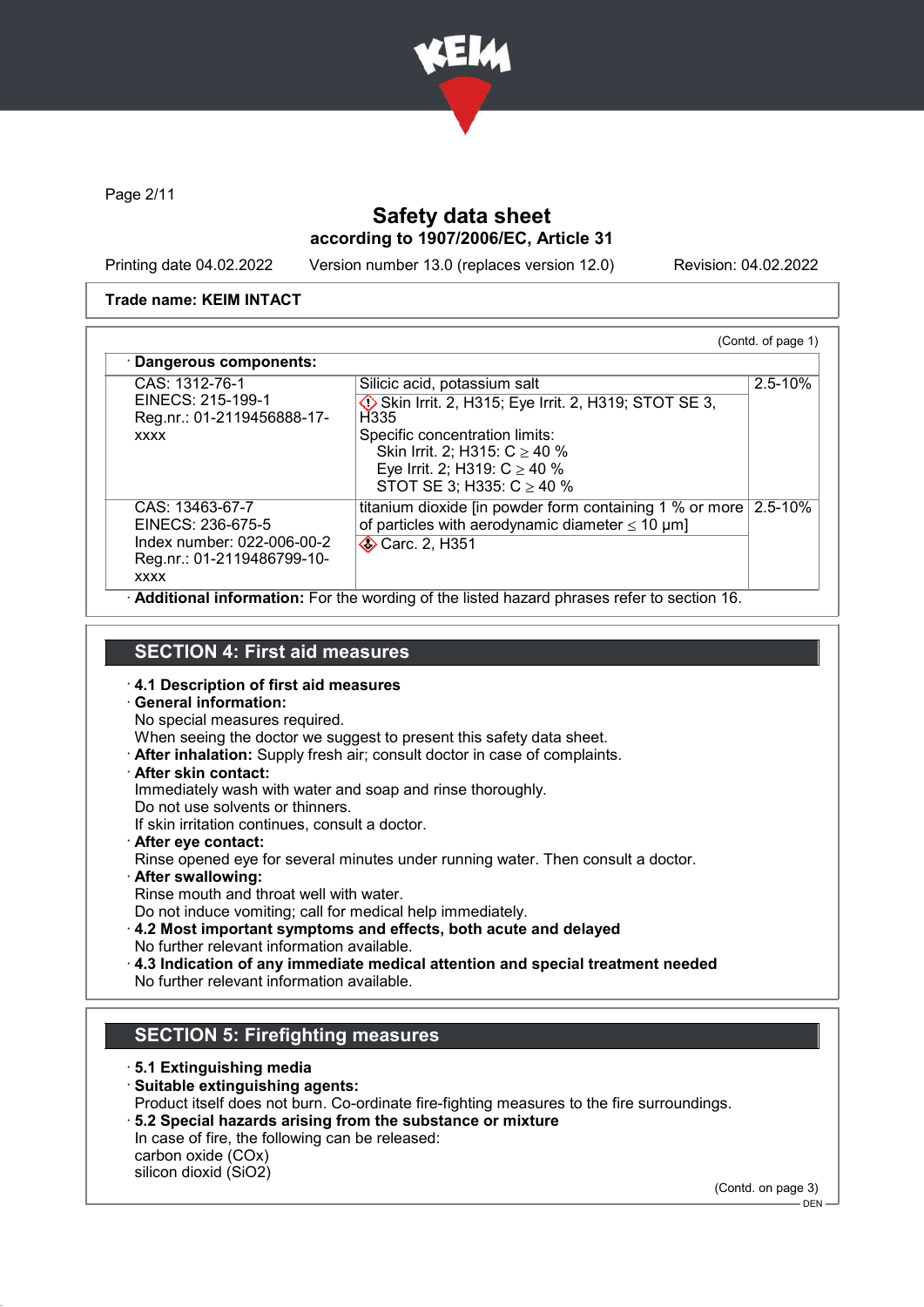

Page 3/11

## Safety data sheet according to 1907/2006/EC, Article 31

Printing date 04.02.2022 Version number 13.0 (replaces version 12.0) Revision: 04.02.2022

### Trade name: KEIM INTACT

· 5.3 Advice for firefighters

(Contd. of page 2)

- · Specila protective equipment: Wear self-contained respiratory protective device.
- · Additional information

Dispose of fire debris and contaminated fire fighting water in accordance with official regulations. In case of fire do not breathe smoke, fumes and vapours.

# SECTION 6: Accidental release measures

- · 6.1 Personal precautions, protective equipment and emergency procedures Respect the protection rules (see section 7 a. 8). Avoid contact with skin and eyes. Ensure adequate ventilation Particular danger of slipping on leaked/spilled product. 6.2 Environmental precautions: Do not allow product to reach soil, sewage system or any water course. Follow local governmental rules and regulations. · 6.3 Methods and material for containment and cleaning up: Absorb with liquid-binding material (sand, diatomite, acid binders, universal binders, sawdust). Dispose of the material collected according to regulations. Clear contaminated areas thoroughly.
- 6.4 Reference to other sections See Section 7 for information on safe handling. See Section 8 for information on personal protection equipment. See Section 13 for disposal information.

# SECTION 7: Handling and storage

· 7.1 Precautions for safe handling Keep receptacles tightly sealed. Avoid contact with skin and eyes. Do not inhale aerosols. See item 8 (8.2) for information about suitable protective equipment and technical precautions. Respect the protection rules. Information about fire - and explosion protection: The product is not flammable. No special measures required. · 7.2 Conditions for safe storage, including any incompatibilities · Storage: · Requirements to be met by storerooms and receptacles: Store only in unopened original receptacles. Keep in the original containers in a cool and dry place. · Information about storage in one common storage facility: Store away from metals. Do not store together with acids. · Further information about storage conditions: Protect from frost. (Contd. on page 4)

DEN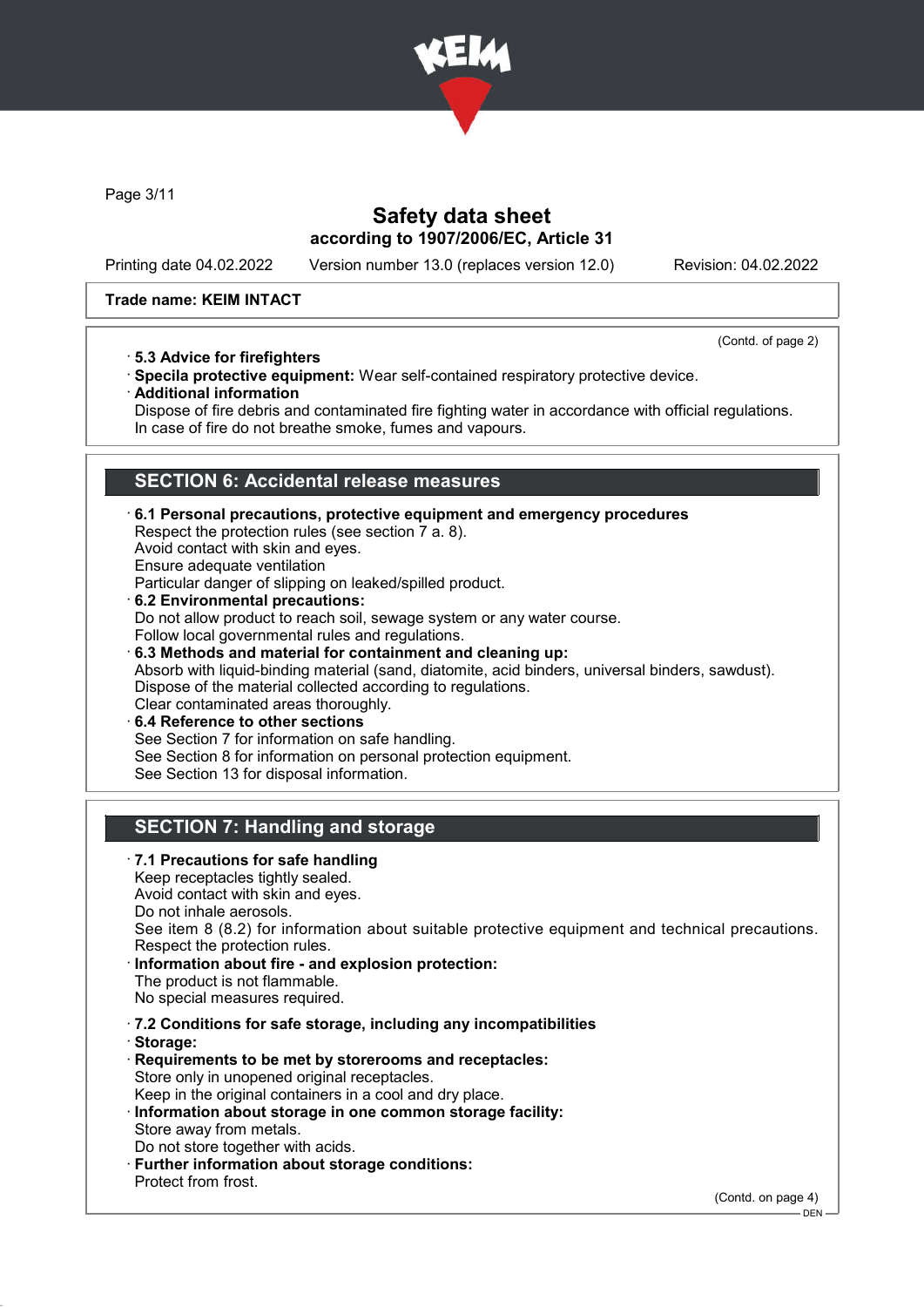

Page 4/11

## Safety data sheet according to 1907/2006/EC, Article 31

Printing date 04.02.2022 Version number 13.0 (replaces version 12.0) Revision: 04.02.2022

(Contd. of page 3)

#### Trade name: KEIM INTACT

Store in a cool place.

Protect from heat and direct sunlight.

- · Storage class: 12
- · 7.3 Specific end use(s) No further relevant information available.

### SECTION 8: Exposure controls/personal protection

#### · 8.1 Control parameters

### · Ingredients with limit values that require monitoring at the workplace:

14808-60-7 Quartz (SiO2)

MAK (Germany) alveolengängige Fraktion

#### 13463-67-7 titanium dioxide [in powder form containing 1 % or more of particles with aerodynamic diameter  $\leq 10$  µm]

AGW (Germany) Long-term value: 1.25\* 10\*\* mg/m<sup>3</sup> 2(II);\*alveolengängig\*\*einatembar; AGS, DFG, Y

· Additional information: The lists valid during the making were used as basis.

· 8.2 Exposure controls

#### · Individual protection measures, such as personal protective equipment

· General protective and hygienic measures:

Avoid contact with the eyes and skin.

Do not inhale aerosols.

Wash hands before breaks and at the end of work.

Immediately remove all soiled and contaminated clothing.

### Respiratory protection:

Use suitable respiratory protective device only when aerosol or mist is formed. Filter: P

- · Hand protection Protective gloves
- · Material of gloves

suitable material e.g.:

Nitrile impregnated cotton-gloves

Butyl rubber, BR

Recommended thickness of the material:  $\geq 0.5$  mm

PVC or PE gloves

Recommended thickness of the material:  $\geq 0.5$  mm

The selection of the suitable gloves does not only depend on the material, but also on further marks of quality and varies from manufacturer to manufacturer. As the product is a preparation of several substances, the resistance of the glove material can not be calculated in advance and has therefore to be checked prior to the application.

### Penetration time of glove material

Value for the permeation: level  $\geq 6$  (480 min)

The determined penetration times according to EN 16523-1:2015 are not performed under practical conditions. Therefore a maximum wearing time, which corresponds to 50% of the penetration time, is recommended.

The exact break trough time has to be found out by the manufacturer of the protective gloves and has to be observed.

(Contd. on page 5)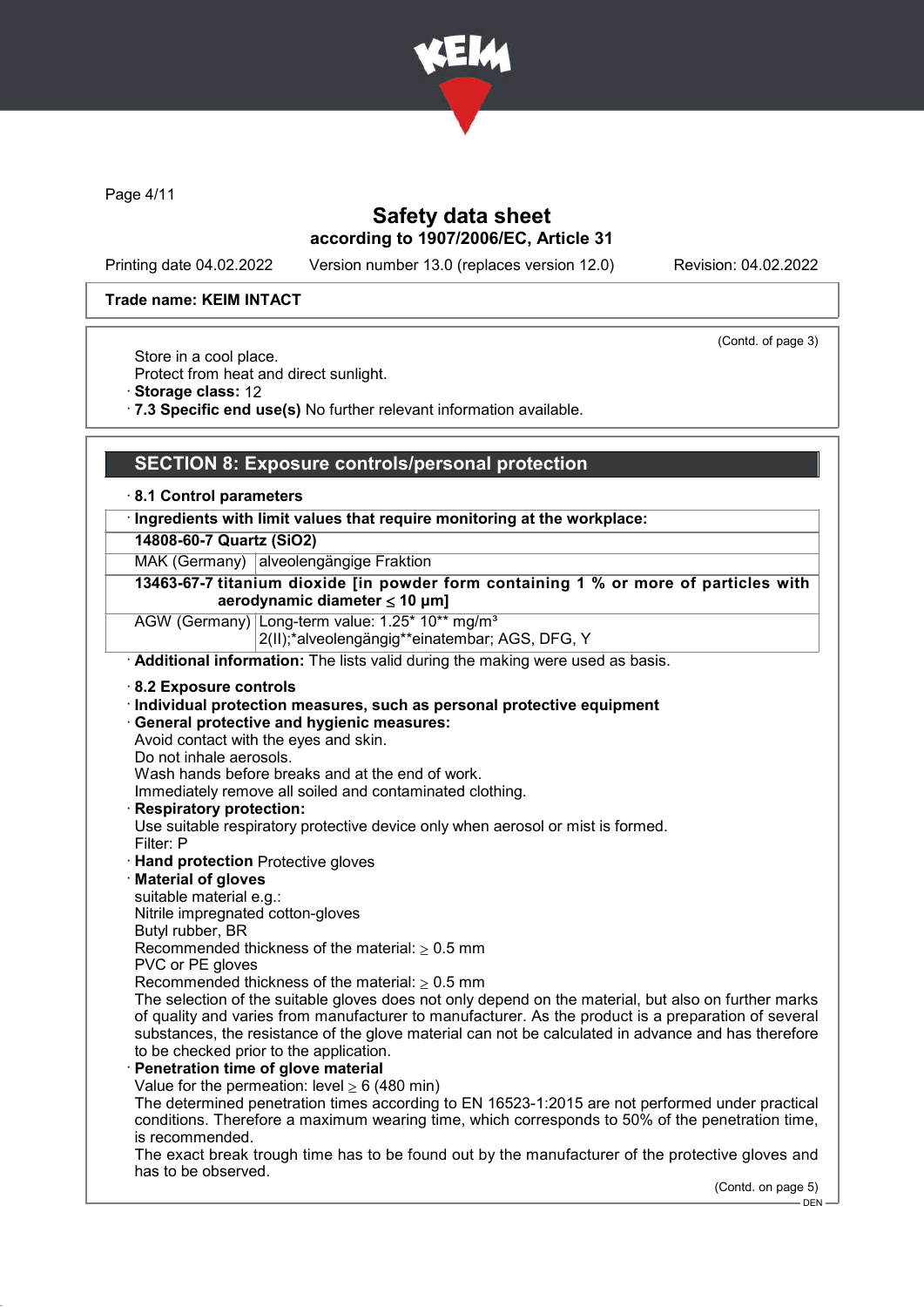

Page 5/11

# Safety data sheet according to 1907/2006/EC, Article 31

Printing date 04.02.2022 Version number 13.0 (replaces version 12.0) Revision: 04.02.2022

(Contd. of page 4)

### Trade name: KEIM INTACT

- · Eye/face protection Tightly sealed goggles
- · Body protection: Protective work clothing
- · Environmental exposure controls
- See Section 12 and 6.2

No further relevant information available.

### SECTION 9: Physical and chemical properties

| 9.1 Information on basic physical and chemical properties |                                                |  |
|-----------------------------------------------------------|------------------------------------------------|--|
| <b>General Information</b>                                |                                                |  |
| · Colour:                                                 | White                                          |  |
| Odour:                                                    | Odourless                                      |  |
| <b>Odour threshold:</b>                                   | Not determined                                 |  |
| Melting point/freezing point:                             | Not determined                                 |  |
| · Boiling point or initial boiling point and              |                                                |  |
| boiling range                                             | Not determined                                 |  |
| · Flammability                                            | Not applicable                                 |  |
| · Lower and upper explosion limit                         |                                                |  |
| · Lower:                                                  | Not applicable                                 |  |
| · Upper:                                                  | Not applicable                                 |  |
| · Flash point:                                            | Not applicable                                 |  |
| · Auto-ignition temperature:                              | Product is not selfigniting.                   |  |
| · Decomposition temperature:                              | Not determined                                 |  |
| · pH at 20 °C                                             | $11.1*$                                        |  |
| · Viscosity:                                              |                                                |  |
| <b>Kinematic viscosity</b>                                | Not determined                                 |  |
| Dynamic at 20 °C:                                         | 2600-3200* mPas                                |  |
| · Solubility                                              |                                                |  |
| · water:                                                  | Miscible                                       |  |
| · Partition coefficient n-octanol/water (log              |                                                |  |
| value)                                                    | Not applicable                                 |  |
| · Vapour pressure at 20 °C:                               | $~23$ hPa                                      |  |
| · Density and/or relative density                         |                                                |  |
| · Density at 20 °C:                                       | 1.5-1.7 $*$ g/cm <sup>3</sup>                  |  |
| · Relative density                                        | Not determined                                 |  |
| · Vapour density                                          | Not applicable.                                |  |
| · 9.2 Other information                                   | * The values are for freshly produced material |  |
|                                                           | and may change with the time.                  |  |
| · Appearance:                                             |                                                |  |
| $\cdot$ Form:                                             | Pasty                                          |  |
| Important information on protection of health             |                                                |  |
| and environment, and on safety.                           |                                                |  |
| · Ignition temperature:                                   | Not determined                                 |  |
| <b>Explosive properties:</b>                              | Product does not present an explosion hazard.  |  |
|                                                           | (Contd. on page 6)                             |  |
|                                                           | —— DEN –                                       |  |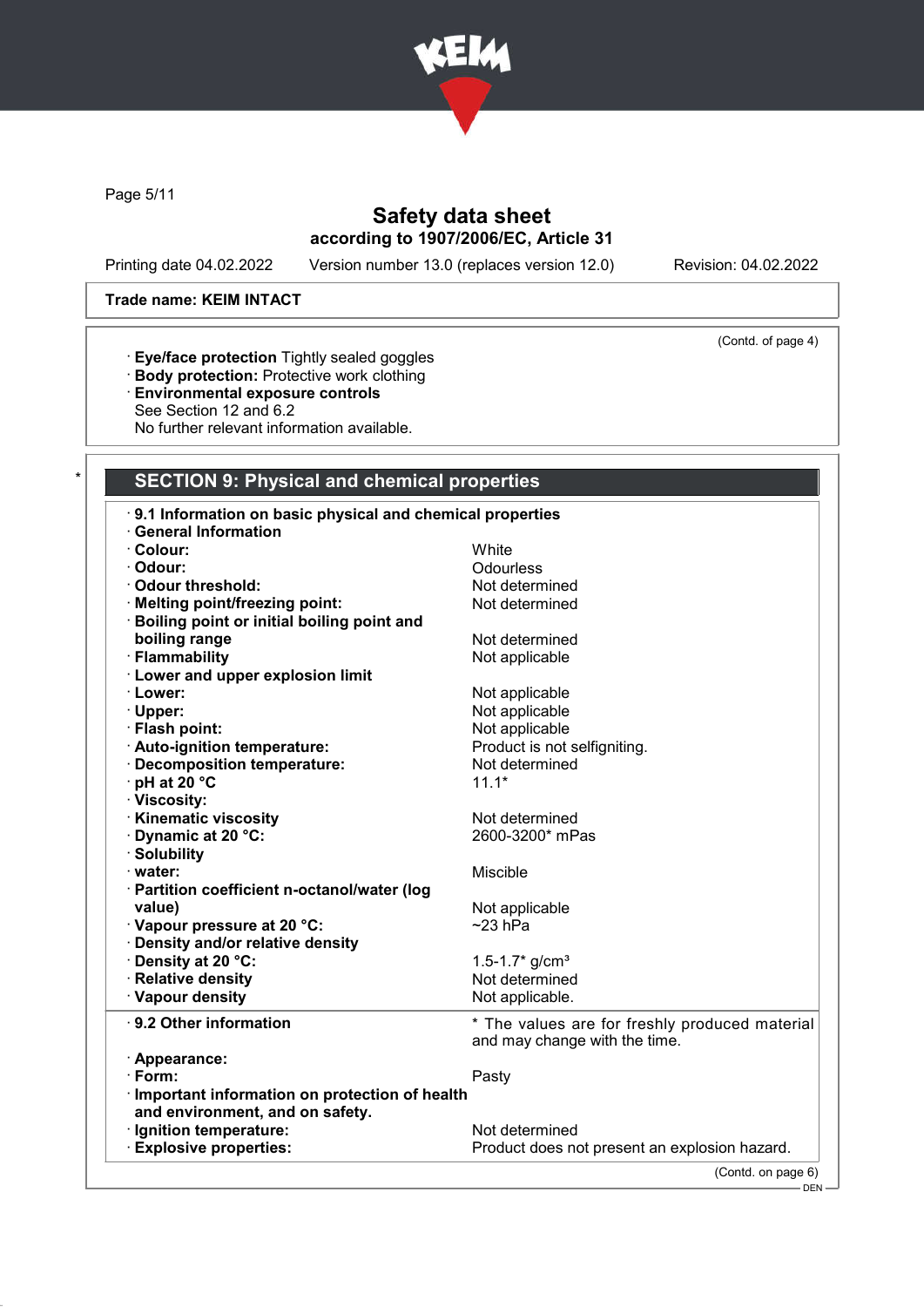

Page 6/11

## Safety data sheet according to 1907/2006/EC, Article 31

Printing date 04.02.2022 Version number 13.0 (replaces version 12.0) Revision: 04.02.2022

#### Trade name: KEIM INTACT

|                                            | (Contd. of page 5) |
|--------------------------------------------|--------------------|
| Change in condition                        |                    |
| · Softening point/range                    |                    |
| Oxidising properties:                      | Not applicable     |
| <b>Evaporation rate</b>                    | Not applicable.    |
| Information with regard to physical hazard |                    |
| classes                                    |                    |
| · Explosives                               | Void               |
| · Flammable gases                          | Void               |
| · Aerosols                                 | Void               |
| · Oxidising gases                          | Void               |
| · Gases under pressure                     | Void               |
| · Flammable liquids                        | Void               |
| · Flammable solids                         | Void               |
| · Self-reactive substances and mixtures    | Void               |
| · Pyrophoric liquids                       | Void               |
| · Pyrophoric solids                        | Void               |
| · Self-heating substances and mixtures     | Void               |
| · Substances and mixtures, which emit      |                    |
| flammable gases in contact with water      | Void               |
| <b>Oxidising liquids</b>                   | Void               |
| Oxidising solids                           | Void               |
| · Organic peroxides                        | Void               |
| Corrosive to metals                        | Void               |
| <b>Desensitised explosives</b>             | Void               |

## SECTION 10: Stability and reactivity

- · 10.1 Reactivity No further relevant information available.
- · 10.2 Chemical stability Stable under normal conditions of storage and use.

· Thermal decomposition / conditions to be avoided: No decomposition if used according to specifications.

- · 10.3 Possibility of hazardous reactions No dangerous reactions known.
- · 10.4 Conditions to avoid No further relevant information available.
- · 10.5 Incompatible materials:
- Acids
- Metals
- · 10.6 Hazardous decomposition products: In case of fire, the following can be released: Carbon oxides (COx) silicon dioxid (SiO2) No hazardous decomposition products if stored and handled as prescribed.

(Contd. on page 7)

**DEN**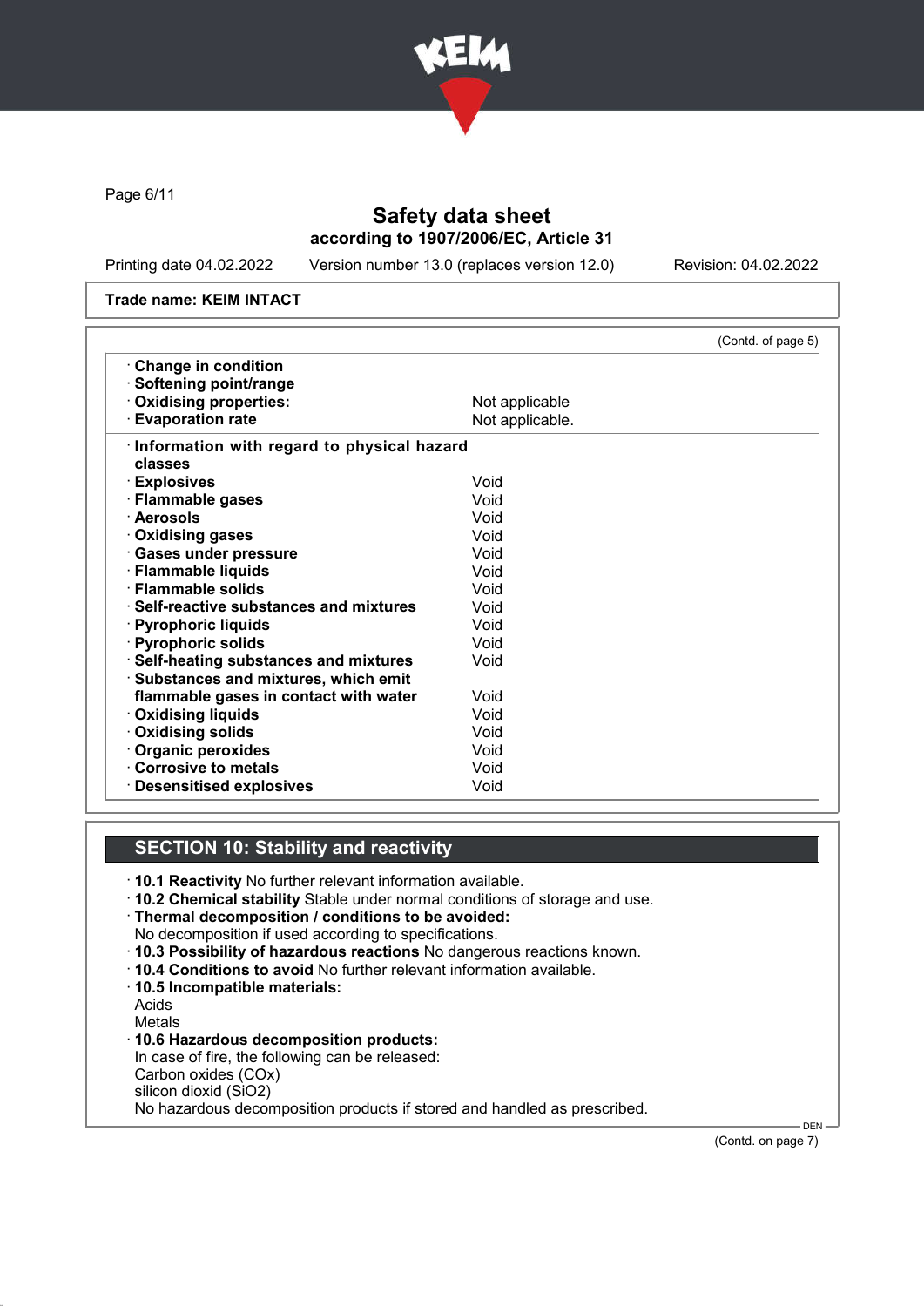

Page 7/11

# Safety data sheet according to 1907/2006/EC, Article 31

Printing date 04.02.2022 Version number 13.0 (replaces version 12.0) Revision: 04.02.2022

Trade name: KEIM INTACT

(Contd. of page 6)

|                                                                                                                                   | <b>SECTION 11: Toxicological information</b>                                                                                                       |  |  |  |
|-----------------------------------------------------------------------------------------------------------------------------------|----------------------------------------------------------------------------------------------------------------------------------------------------|--|--|--|
|                                                                                                                                   | 11.1 Information on hazard classes as defined in Regulation (EC) No 1272/2008                                                                      |  |  |  |
| Acute toxicity Based on available data, the classification criteria are not met.<br>· LD/LC50 values relevant for classification: |                                                                                                                                                    |  |  |  |
|                                                                                                                                   |                                                                                                                                                    |  |  |  |
| 13463-67-7 titanium dioxide [in powder form containing 1 % or more of particles with<br>aerodynamic diameter $\leq$ 10 µm]        |                                                                                                                                                    |  |  |  |
|                                                                                                                                   | Inhalative $ ATE \text{ mix } (4h)   > 5 \text{ mg/l } (inhalative)$                                                                               |  |  |  |
| ATE mix                                                                                                                           | >2,000 mg/kg (dermal)                                                                                                                              |  |  |  |
|                                                                                                                                   | >2,000 mg/kg (orally)                                                                                                                              |  |  |  |
| <b>NOAEL</b>                                                                                                                      | 3,500 mg/kg /Oral (rat) (90d)                                                                                                                      |  |  |  |
|                                                                                                                                   | · Skin corrosion/irritation Frequent persistent contact with the skin may cause skin irritation.                                                   |  |  |  |
| Serious eye damage/irritation                                                                                                     |                                                                                                                                                    |  |  |  |
|                                                                                                                                   | In case of longer exposure, slightly irritating effect to the eyes is possible.                                                                    |  |  |  |
|                                                                                                                                   | · during inhalation: Irritant effect possible.                                                                                                     |  |  |  |
|                                                                                                                                   | during swallowing: Irritant effect possible<br>Respiratory or skin sensitisation Based on available data, the classification criteria are not met. |  |  |  |
|                                                                                                                                   | . Germ cell mutagenicity Based on available data, the classification criteria are not met.                                                         |  |  |  |
|                                                                                                                                   | Carcinogenicity Based on available data, the classification criteria are not met.                                                                  |  |  |  |
| · Reproductive toxicity Based on available data, the classification criteria are not met.                                         |                                                                                                                                                    |  |  |  |
|                                                                                                                                   | STOT-single exposure Based on available data, the classification criteria are not met.                                                             |  |  |  |
|                                                                                                                                   | STOT-repeated exposure Based on available data, the classification criteria are not met.                                                           |  |  |  |
|                                                                                                                                   | · Aspiration hazard Based on available data, the classification criteria are not met.                                                              |  |  |  |
|                                                                                                                                   | Other information (about experimental toxicology):                                                                                                 |  |  |  |
|                                                                                                                                   | Experimental analysis are not available.                                                                                                           |  |  |  |
|                                                                                                                                   | The product was not tested. The statements on toxicology have been derived from the properties of                                                  |  |  |  |
| the individual components.<br>Subacute to chronic toxicity:                                                                       |                                                                                                                                                    |  |  |  |
| <b>Repeated dose toxicity</b>                                                                                                     |                                                                                                                                                    |  |  |  |
|                                                                                                                                   | 13463-67-7 titanium dioxide [in powder form containing 1 % or more of particles with                                                               |  |  |  |
|                                                                                                                                   | aerodynamic diameter $\leq 10 \mu m$ ]                                                                                                             |  |  |  |
|                                                                                                                                   | Inhalative   NOAEC   10 mg/m <sup>3</sup> (rat) (90d)                                                                                              |  |  |  |
| 11.2 Information on other hazards                                                                                                 | . CMR effects (carcinogenity, mutagenicity and toxicity for reproduction) Not applicable                                                           |  |  |  |
| <b>Endocrine disrupting properties</b>                                                                                            |                                                                                                                                                    |  |  |  |
| None of the ingredients is listed.                                                                                                |                                                                                                                                                    |  |  |  |
|                                                                                                                                   | $DEN -$                                                                                                                                            |  |  |  |

(Contd. on page 8)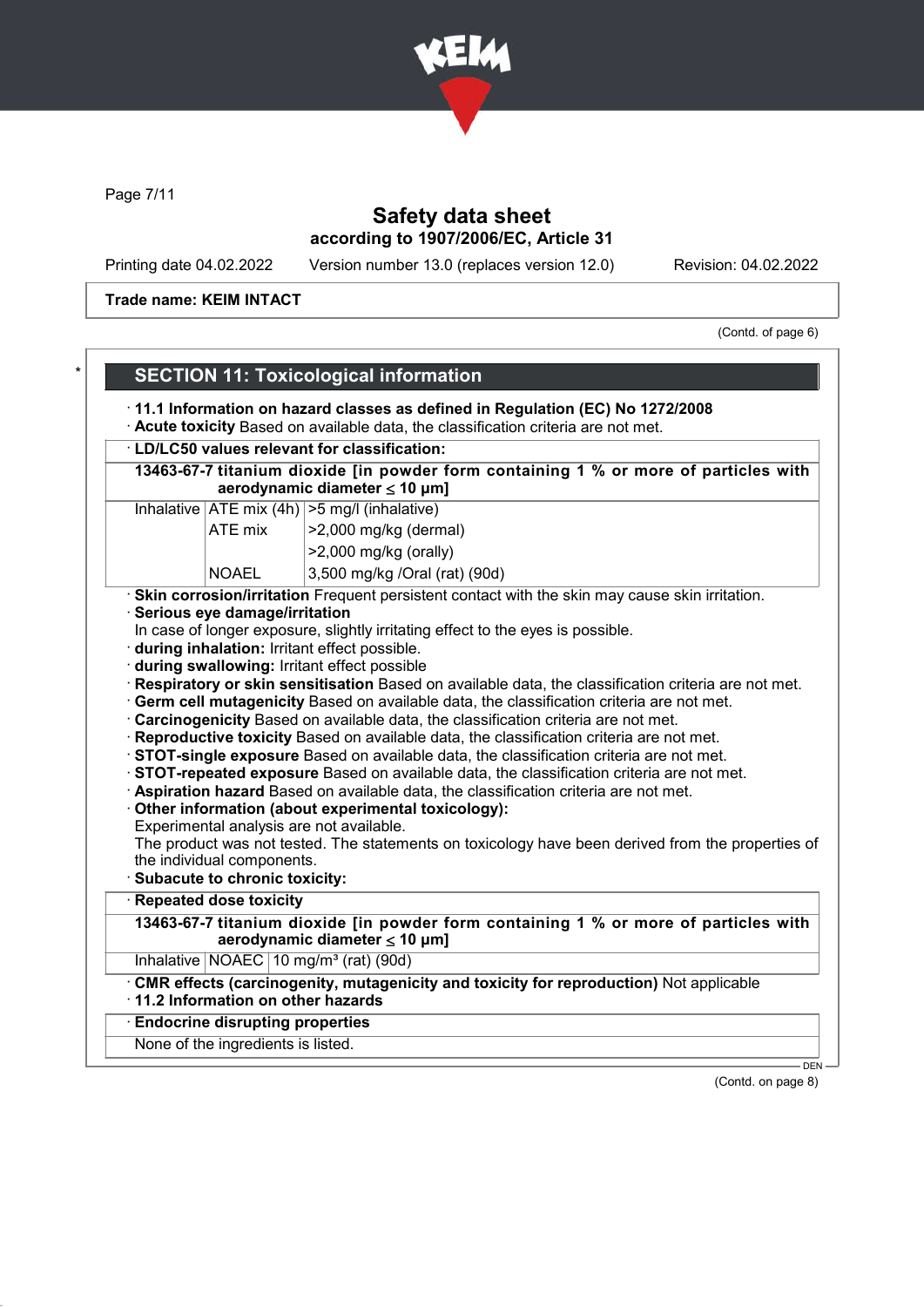

Page 8/11

# Safety data sheet according to 1907/2006/EC, Article 31

Printing date 04.02.2022 Version number 13.0 (replaces version 12.0) Revision: 04.02.2022

Trade name: KEIM INTACT

(Contd. of page 7)

|             | · Aquatic toxicity:                                                                                                                                                                                                                                                                                                                                                        |
|-------------|----------------------------------------------------------------------------------------------------------------------------------------------------------------------------------------------------------------------------------------------------------------------------------------------------------------------------------------------------------------------------|
|             | 13463-67-7 titanium dioxide [in powder form containing 1 % or more of particles with<br>aerodynamic diameter $\leq 10$ µm]                                                                                                                                                                                                                                                 |
|             | NOEC 2100,000 mg/kg (sediment fresh water)<br>Hyalella azteca                                                                                                                                                                                                                                                                                                              |
|             | EC50 >100 mg/kg (Freshwater algae) (OECD 201)                                                                                                                                                                                                                                                                                                                              |
|             | EC 50   > 10,000 mg/l (algae) (ISO 10253)                                                                                                                                                                                                                                                                                                                                  |
|             | LC 50   > 10,000 mg/l (marine fish) (OECD 203)                                                                                                                                                                                                                                                                                                                             |
|             | >1,000 mg/l (freshwater fish) (EPA-540/9-85-006)                                                                                                                                                                                                                                                                                                                           |
|             | >1,000 mg/l (daphnia) (OECD 202)                                                                                                                                                                                                                                                                                                                                           |
|             | · 12.3 Bioaccumulative potential No further relevant information available.<br>. 12.4 Mobility in soil No further relevant information available.<br>12.5 Results of PBT and vPvB assessment<br>· PBT: Not applicable<br>· vPvB: Not applicable<br>· 12.6 Endocrine disrupting properties<br>The product does not contain substances with endocrine disrupting properties. |
|             | 12.7 Other adverse effects<br>· Additional ecological information:<br>· AOX-indication:<br>Due to the substance of content which do not include organic jointed halogens, the product can not                                                                                                                                                                              |
|             | take influence on the AOX-load of the waste water.<br>According to the formulation contains the following heavy metals and compounds from the<br>EU guideline NO. 2006/11/EC:                                                                                                                                                                                              |
|             | The product contains TiO2.                                                                                                                                                                                                                                                                                                                                                 |
|             | · General notes:                                                                                                                                                                                                                                                                                                                                                           |
| components. | At present there are no ecotoxicological assessments.<br>The statements on ecotoxicology have been derived from the properties of the individual<br>Do not allow product to reach ground water, water course or sewage system.                                                                                                                                             |

## SECTION 13: Disposal considerations

### · 13.1 Waste treatment methods

· Recommendation

Must not be disposed with household garbage. Do not allow product to reach sewage system. Disposal must be made according to official regulations.

(Contd. on page 9)

 $-$  DEN  $-$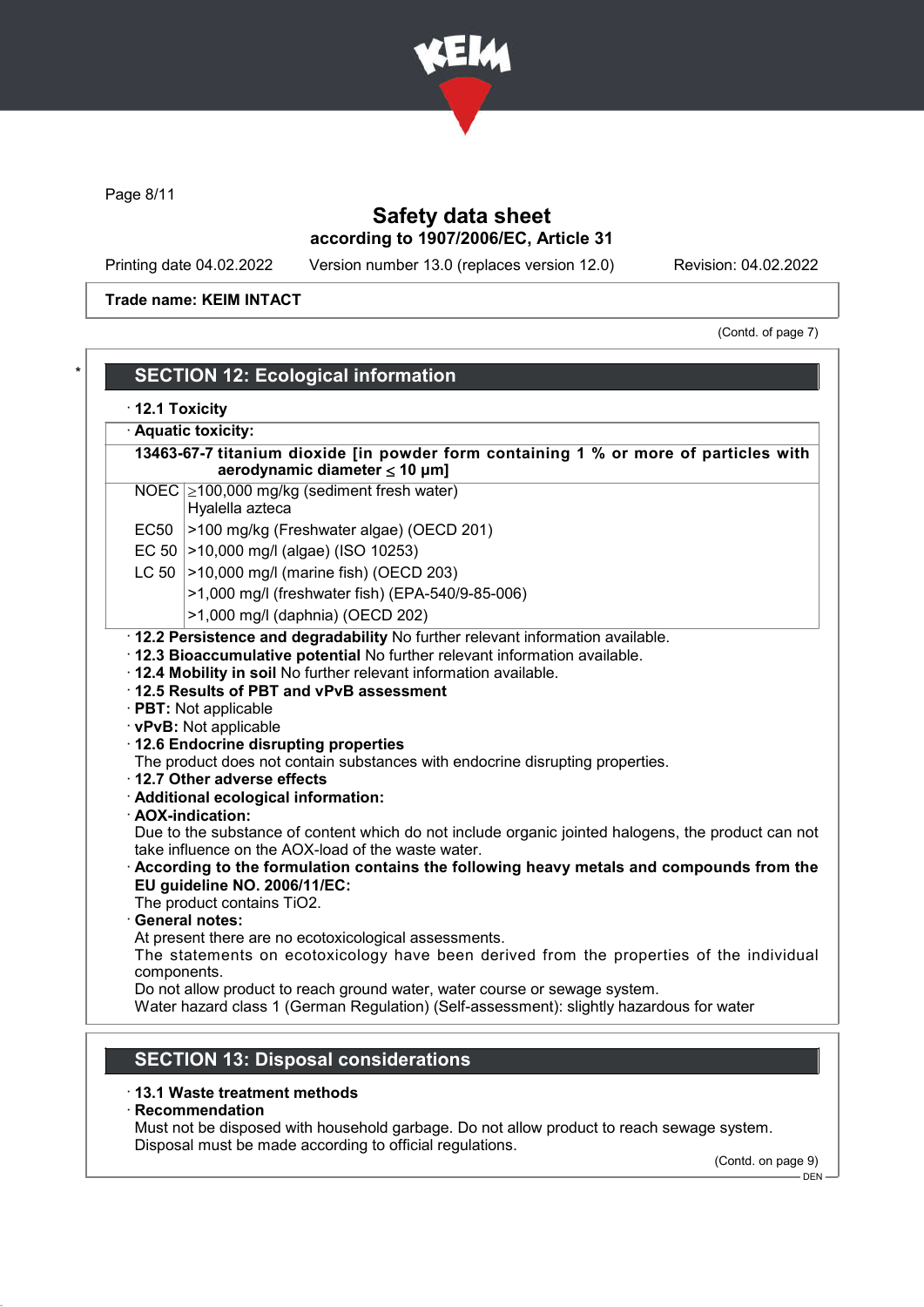

Page 9/11

## Safety data sheet according to 1907/2006/EC, Article 31

Printing date 04.02.2022 Version number 13.0 (replaces version 12.0) Revision: 04.02.2022

(Contd. of page 8)

#### Trade name: KEIM INTACT

#### · European waste catalogue

08 01 12 waste paint and varnish other than those mentioned in 08 01 11

· Uncleaned packaging:

· Recommendation: Disposal must be made according to official regulations.

· Recommended cleansing agents: Water, if necessary with cleansing agents.

# SECTION 14: Transport information

| 14.1 UN number or ID number<br>· ADR, IMDG, IATA                       | Void                                                          |
|------------------------------------------------------------------------|---------------------------------------------------------------|
| $\cdot$ 14.2 UN proper shipping name<br>· ADR, IMDG, IATA              | Void                                                          |
| 14.3 Transport hazard class(es)                                        |                                                               |
| · ADR, IMDG, IATA<br>· Class                                           | Void                                                          |
| $\cdot$ 14.4 Packing group<br>· ADR, IMDG, IATA                        | Void                                                          |
| ⋅14.5 Environmental hazards:<br>$\cdot$ Marine pollutant:              | <b>No</b>                                                     |
| 14.6 Special precautions for user                                      | Not applicable                                                |
| 14.7 Maritime transport in bulk according to<br><b>IMO instruments</b> | Not applicable                                                |
| · Transport/Additional information:                                    | No dangerous good in sense of these transport<br>regulations. |
| · UN "Model Regulation":                                               | Void                                                          |
|                                                                        |                                                               |

## SECTION 15: Regulatory information

· 15.1 Safety, health and environmental regulations/legislation specific for the substance or mixture

· Labelling according to Regulation (EC) No 1272/2008

For information on labelling please refer to section 2 of this document.

· Directive 2012/18/EU

· Named dangerous substances - ANNEX I None of the ingredients is listed.

· LIST OF SUBSTANCES SUBJECT TO AUTHORISATION (ANNEX XIV)

None of the ingredients is listed.

(Contd. on page 10)

DEN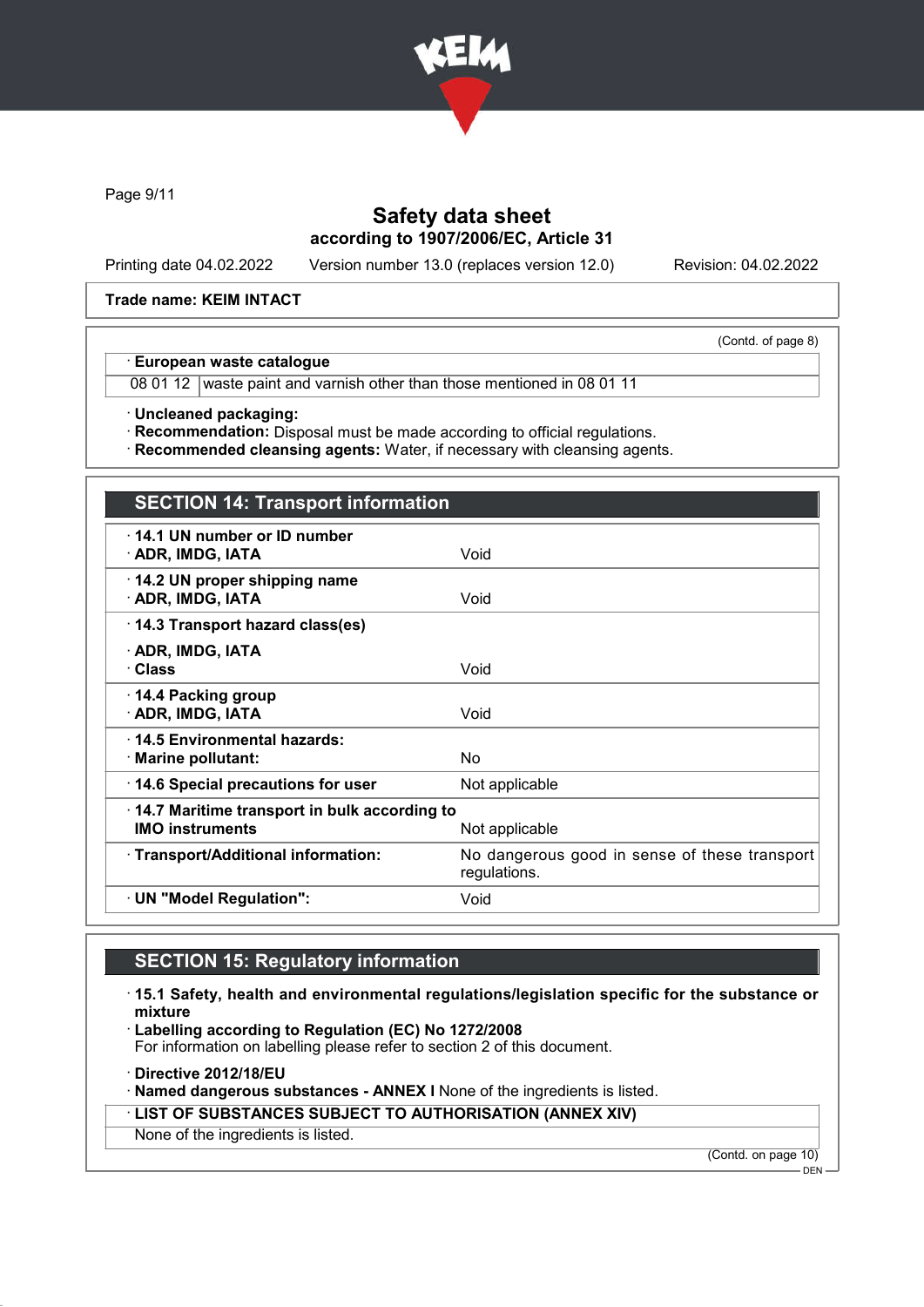

Page 10/11

## Safety data sheet according to 1907/2006/EC, Article 31

Printing date 04.02.2022 Version number 13.0 (replaces version 12.0) Revision: 04.02.2022

### Trade name: KEIM INTACT

(Contd. of page 9)

DIRECTIVE 2011/65/EU on the restriction of the use of certain hazardous substances in electrical and electronic equipment – Annex II

None of the ingredients is listed. **REGULATION (EU) 2019/1148** 

Annex I - RESTRICTED EXPLOSIVES PRECURSORS (Upper limit value for the purpose of licensing under Article 5(3))

None of the ingredients is listed.

Annex II - REPORTABLE EXPLOSIVES PRECURSORS

None of the ingredients is listed.

Regulation (EC) No 273/2004 on drug precursors

None of the ingredients is listed.

Regulation (EC) No 111/2005 laying down rules for the monitoring of trade between the Community and third countries in drug precursors

None of the ingredients is listed.

### · National regulations:

· Waterhazard class: Water hazard class 1 (Self-assessment): slightly hazardous for water.

· Other regulations, limitations and prohibitive regulations

· Substances of very high concern (SVHC) according to REACH, Article 57 Not applicable

- · Product-Code/Giscode: BSW40
- · 15.2 Chemical safety assessment: A Chemical Safety Assessment has not been carried out.

## SECTION 16: Other information

This information is based on our present knowledge. However, this shall not constitute a guarantee for any specific product features and shall not establish a legally valid contractual relationship.

### **Relevant phrases**

H315 Causes skin irritation.

H319 Causes serious eye irritation.

H335 May cause respiratory irritation.

H351 Suspected of causing cancer.

· Department issuing SDS: KEIMFARBEN Germany, Product safety department

· Version number of previous version: 12.0

Abbreviations and acronyms:

ADR: Accord relatif au transport international des marchandises dangereuses par route (European Agreement Concerning the International Carriage of Dangerous Goods by Road) IMDG: International Maritime Code for Dangerous Goods IATA: International Air Transport Association GHS: Globally Harmonised System of Classification and Labelling of Chemicals EINECS: European Inventory of Existing Commercial Chemical Substances ELINCS: European List of Notified Chemical Substances

CAS: Chemical Abstracts Service (division of the American Chemical Society)

TRGS: Technische Regeln für Gefahrstoffe (Technical Rules for Dangerous Substances, BAuA, Germany)

LC50: Lethal concentration, 50 percent

LD50: Lethal dose, 50 percent

PBT: Persistent, Bioaccumulative and Toxic

(Contd. on page 11)